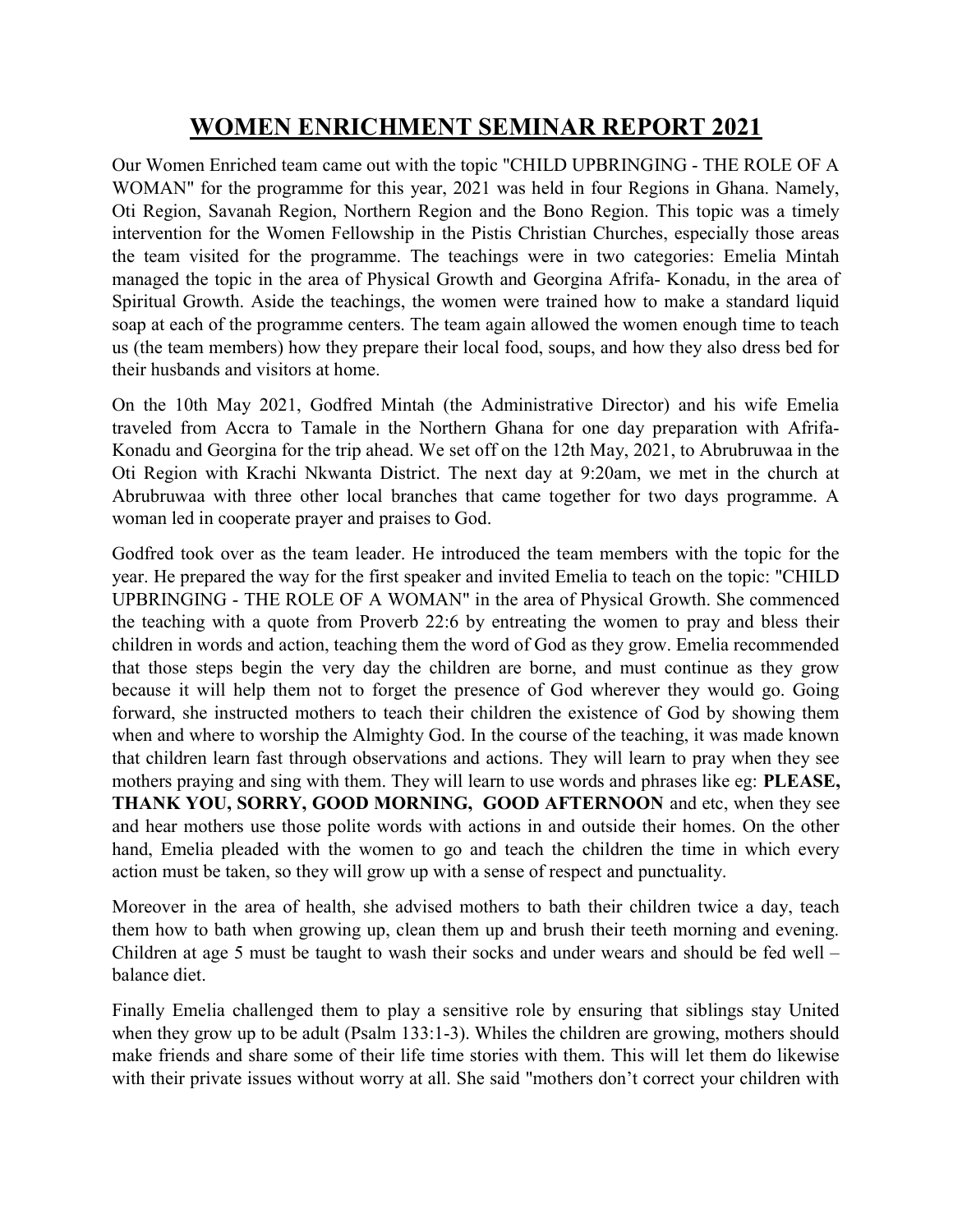anger; discipline them and explain the reason why they are being punished"(Proverb 13:24). There was an hour and a half lunch break.

At about 2:30pm, Godfred takes over again and helped them memorized the names of all the items for the liquid soap making. He did that to help them identify the one to use first before the others. Lastly, Emelia took them through the soap making for about one hour twenty minutes and ended up with congregational prayer.

Georgina took over the second day after a short test conducted by Godfred to remind them of the previous lessons. She also taught on the topic: "CHILD UPBRINGING - THE ROLE OF A WOMAN" in the area of Spiritual Growth. Georgina stressed on the point that, the Development and Formation of a child plays a major role in Shaping, Molding and Nurturing the child both spiritually and physically (Prov. 2:6). Furthermore, she explained that molding a child spiritually is like using water, gravels and cement for a physical block. She said mothers must mold their children with spiritual materials like prayer, the word of God, and the rightful heart to serve. According to the teachings, it will give the child a firm stand in the Lord when he/ she grows up. Her focus was that spiritual growth is a day by day process of growing in the likeness and the image of CHRIST. She therefore threw a challenge to the women that they have been called by God with the privilege to set before each of their children the "LIGHT of the WORLD" (Jesus Christ). Letting them know that, JESUS is the only one who can save them, JESUS is the only one who will guide them, Jesus is the only one who will keep them both now and forever (Deuteronomy 6:4-7).

Georgina propounded three questions every woman should ask to understand the role a woman needs to play in a child's upbringing, in the area of spiritual growth. The questions were as follows;

- 1. Who is responsible for the spiritual growth of a child? (2 Tim.1:5)
- 2. What are the spiritual needs of a child? (Prov. 22:6)
- 3. What are the benefits of a child who grows spiritually?

Those questions were used as her sub topics to provide solutions for women to identify their weaknesses in raising children both in the home and the church, and how God expects them to play their Christian role as mothers to help grow the children spiritually. She practically advised mothers to pray with their children and go together to church with them. They should tell the children Bible stories about Abraham, Moses, Abigail and etc. She encouraged them to draw lessons out the Bible stories and teach the children with those lessons. In conclusion each of the women were made to commit themselves in the form of prayer to God, by taking a pragmatic responsibility to help raise their children in the way of God, and make them grow in the spirit.

After praying, Georgina allowed them one hour thirty minutes to teach us (the team members) how to prepare their local food and soup. They also taught us how they dress bed for visitors and their husbands at home. They were divided them into two groups and we supplied them with mattresses, pillows, and bed sheets. Each of the groups were awarded with a score based on their performance. The team leader advised the women to use their local spices and must reduce the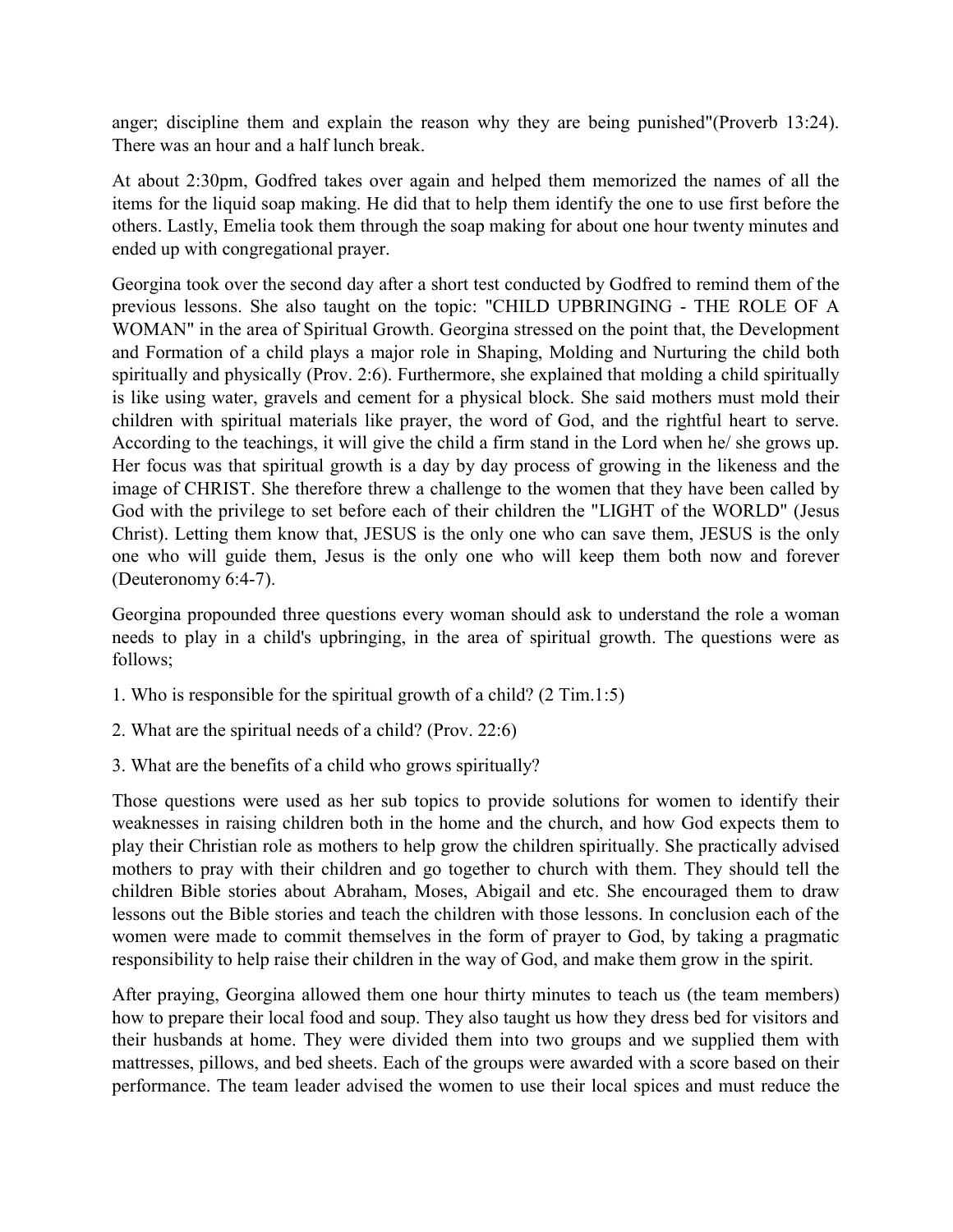content of salt when preparing food. We added some knowledge to how they dress bed for visitors and husbands at home.

Finally the liquid soap made the previous day was shared among them for use in their homes. A sack of used clothes solicited by Emelia and few individual friends of Georgina were distributed to almost all the centers. The teachings of both Emilia and Georgiana touched the hearts of all the women and so, our wives were warmly appreciated by the women with a resounding clap at the end of every teaching.

This was how the programme was organised throughout the centers we visited, during the 7 weeks trip within the four Regions in Ghana.

## FEEDBACK AND RESPONSE FROM THE CENTRES;

The number of women at Abrubruwaa were 36 and 5 men. Some of the women accepted the blame for failure to train their children from the early stage to go the way of God. They promised to go, work hard and win back their hearts for God and to themselves. They were asked to go and say sorry to those children they have offended.

At Brewaniase and Keri told, mothers were told not to provoke their children but rather make friends with them. A woman after realizing her fault, confessed about her wayward son who was once rejected by his father from the beginning without noticing the failure on their part. She wished this programme had come to them earlier. It was later on after several prayers, God laid on her heart to apply the same teachings Emilia taught that day and it worked for her. Now her son is her best friend and a changed person in the Lord.

Many women traveled about fifteen kilometers on a tricycle from some local branches to Keri. During the time of questions and answers, it was interesting to know that some even don't know God expects them to raise their children and teach them to serve Him. The number of women at Brewaniase were 37 and 11 men. 52 women and 4 men were also counted at Keri.

Nkwanta and Tutukpene had the lowest turnout in the District. Nkwanta registered 23 women and 3 men while Tutukpene had 16 women and 3 men. These women learnt new things on how to raise their children and the use of certain polite words like "THANK YOU" from a mother to a child, likewise the child to a mother. They consciously realised that continuation of the Christian raise depends a lot on how mothers should train up children in the Lord. The women finally praised and thanked God the soap making and the teachings.

From Tutukpene, we traveled across the Oti River to Krachi Borae District where we had two centers for the programme. It was unfortunate some of the women had an accident with a tricycle from Chinderi to Borae the very morning we started the programme. The team did our best by giving them first aid treatment with some medication to send home after the programme. The teaching was an eye opener to them, on how they have allowed some of their traditions to destroy the Christian values in raising their children for God. They said the tradition demands that a male child must not sweep, carry water and cook in the house. Those activities are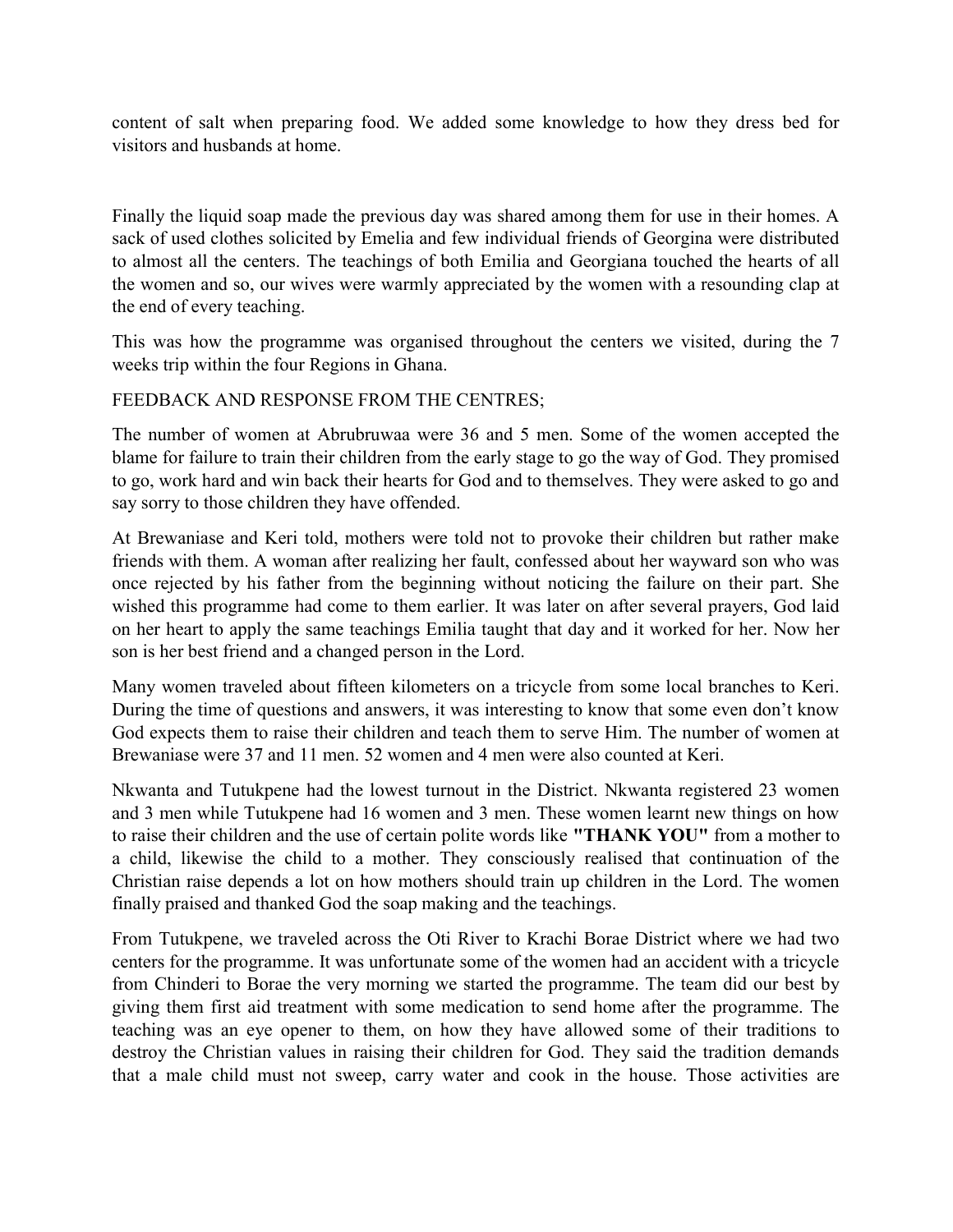reserved for women and have misled some male children to disrespect mothers at home because, they will always have support from their fathers.

At this point, the women thanked the team for imparting them to train their children in the way of God. They praised God for the liquid soap and the used clothes. The number of women present were 88 and 4 men.

On our way to the Island at Attafiem, we traveled with engine boat for two hours thirty minutes on the Volta Lake. This experience was unprecedented; it was a silent moment throughout the journey. Our wives heads were tilted up in the sky as if they were under a military punishment.

 The response we received from the women on the Island made us happy. Emelia's teachings made a woman make a confession about her daughter. She said her husband is a fisherman and so every Sunday down they go for fishing. When it is time for church service on Sundays, she will insist her daughter stays home and take care of the fish they brought from the river. She said she had repented and changed from that behaviour. She was ignorant and never knew it was wrong to engage her daughter in an activity that prevents her from going to church and worship God on Sundays.

During Georgina's teaching, Pastor Dzobo intercepted Georgina her on a practical demonstration she made by using words like Formation, Shaping, Molding and Nurturing to develop the child's spiritual growth. He was touched by the illustration and said the church has failed for not paying seriousness to the children Sunday school in the church. Pastor Dzobo was worried because there would not be any one to take our place when we are no more. After the teachings, two young men committed themselves to revive the Children Sunday School. A cooperate prayer was made for them to do a good work. They thanked the team for the teachings and the liquid soap. There were 43 women and 8 men in all.

Within the Kpandai District, Tandando registered 28 women and 20 at Kumdi. In the Salaga District, Makango recorded 21 and Salaga 16. At Chamba District, Lifaldo recorded 18, Segon 12 and Chamba 12.

In the North East Region, Yizesi recorded 37 and Loagri 34 women.

Gulumpe was the last center with fullness of gratitude. They also recorded 47 with seriousness to learning for positive change.

Finally, we can say, the Women Enrichment Seminar 2021 joy and appreciation thrown to God by the women across the whole centers we visited.

## CONCLUSION:

We would give praise to God for sailing us throughout the trip with many successes. Many women were revived both in the physical and spiritual. At some point, we all felt sick and thought we may not finish with the trip but the Lord's hands were heavy on us. We again had some problem with the new Nissan car, yet the Lord took us through. On our way back from